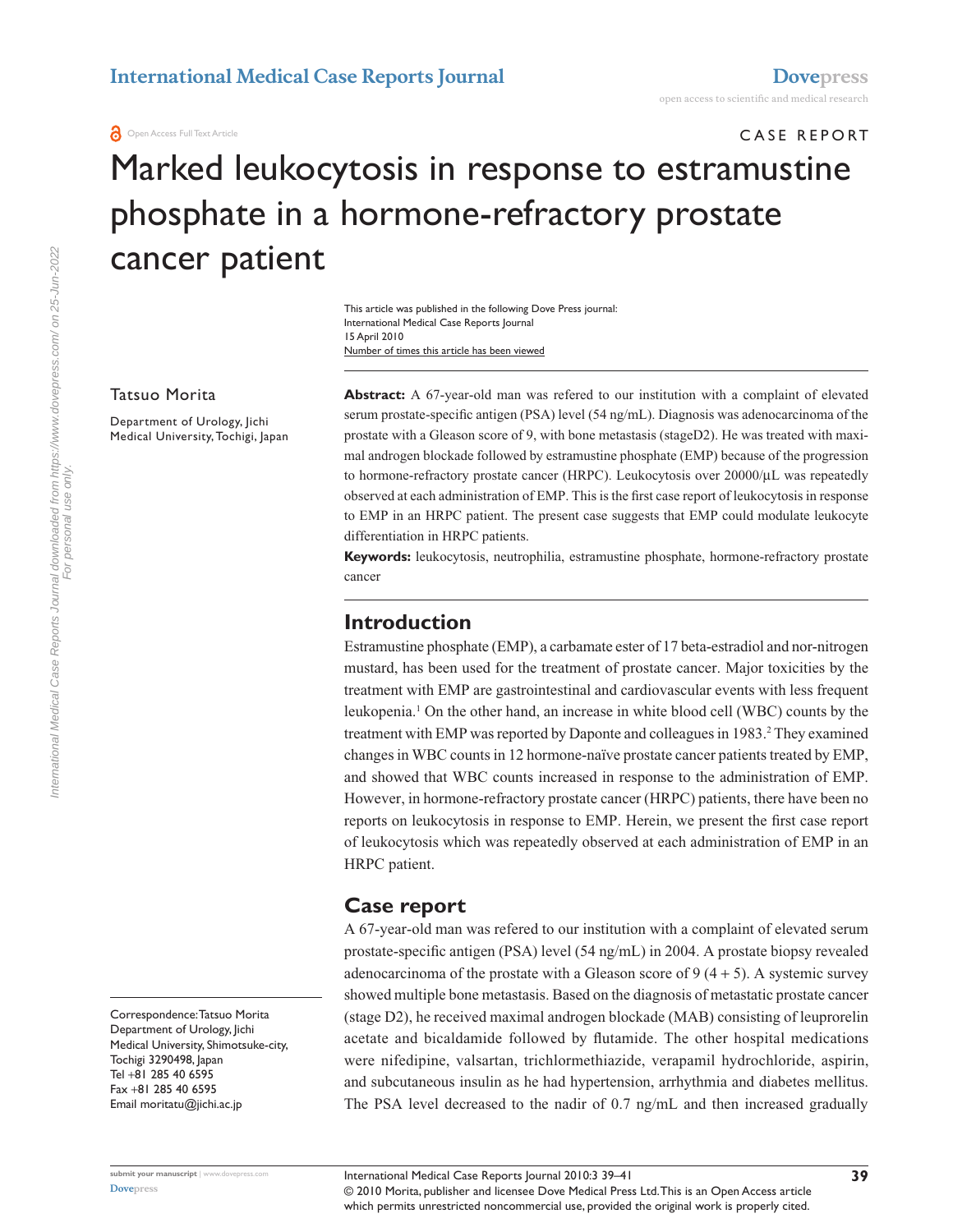up to 7 ng/mL, which led to the diagnosis of hormonerefractory prostate cancer (HRPC) in 2006. He received EMP (313.4 mg/day) from December 2006 to July 2007. PSA level decreased and leukocytosis over 20000/µL occurred after the treatment with EMP (Figure 1). Serum C-reactive protein (CRP) levels, when leukocytosis was observed, were less than 0.35 mg/dL. Systemic workups including physical examination, examinations of blood, urine and sputa, together with chest and abdominal CT, did not show any evidence of infection. Since EMP was considered as a potential cause of leukocytosis, we discontinued the administration of EMP in July 2007. Thereafter, the leukocyte count returned to the baseline level. The differential leukocyte count showed neutrophilia (over 7500/µL) and monocytosis (over 500/µL) although all the leukocyte subsets changed in number in response to EMP in more or less a similar fashion (Figure 2). Because of a PSA elevation due to the discontinuation of EMP, he received EMP again from December 2007 to July 2008. A similar change in leukocyte counts, due to the treatment with EMP, was observed again. Before July 2008, he had not received any steroids such as prednisolone and dexamethasone other than EMP. The PSA level decreased once by the EMP administration but thereafter increased gradually. Then, we switched EMP to the chemotherapy with docetaxel (DTX) in December 2008.<sup>3</sup> Because of its adverse effect of fatigue, he chose the best supportive care and was transferred to a hospital near his home.

#### **Discussion**

Leukocytosis in solid tumor patients could be caused by various factors such as infections, bone marrow metastasis, and administration of corticosteroids.4,5 In the present case, it seems that leukocytosis was induced by EMP as leukocytosis was repeatedly observed after each administration of EMP without any sign of infection. A possible explanation for the leukocytosis observed might be as follows: EMP acts on normal cells involved in the hematopoiesis and/or prostate cancer cells themselves,<sup>6</sup> and induces the production of hematopoiesis-associated colony-stimulating factors (CSFs), resulting in the leukocytosis. Furthermore, it was shown that estron and 17-beta-estradiol induce granulocytic differentiation in experimental studies.<sup>7,8</sup> These studies support the possibility that major metabolites of EMP such as estron and 17-beta-estradiol might play an important role in the leukocytosis induced by EMP.

DTX-based chemotherapy is the standard therapy against HRPC based on the clinical trials of TAX 327.<sup>3</sup> and SWOG 99-16.<sup>9</sup> published in 2004. In the SWOG 99-16 study,



**Figure 1** Changes in PSA level and leukocyte count during the hormone therapy. **Abbreviation:** PSA, prostate-specific antigen.

median survival time was longer in patients treated with DTX and EMP compared with those with mitoxantrone alone.<sup>9</sup> However, whether EMP is necessary in combination with DTX is controversial. Considering leukopenia is the dose-limiting toxicity of DTX, the present finding of EMP-induced leukocytosis in an HRPC patient might imply an additional role of EMP in the chemotherapy with DTX against HRPC. Namely, EMP might have a myeloprotective effect in the chemotherapy with DTX as the third effect in addition to its cytotoxic and hormone effects. This implication is supported by the metaanalysis of patients with castration-refractory prostate cancer.<sup>10</sup> This study showed that the addition of EMP to chemotherapy regimens decreases the risk of chemotherapy-related neutropenia compared with chemotherapy without EMP.